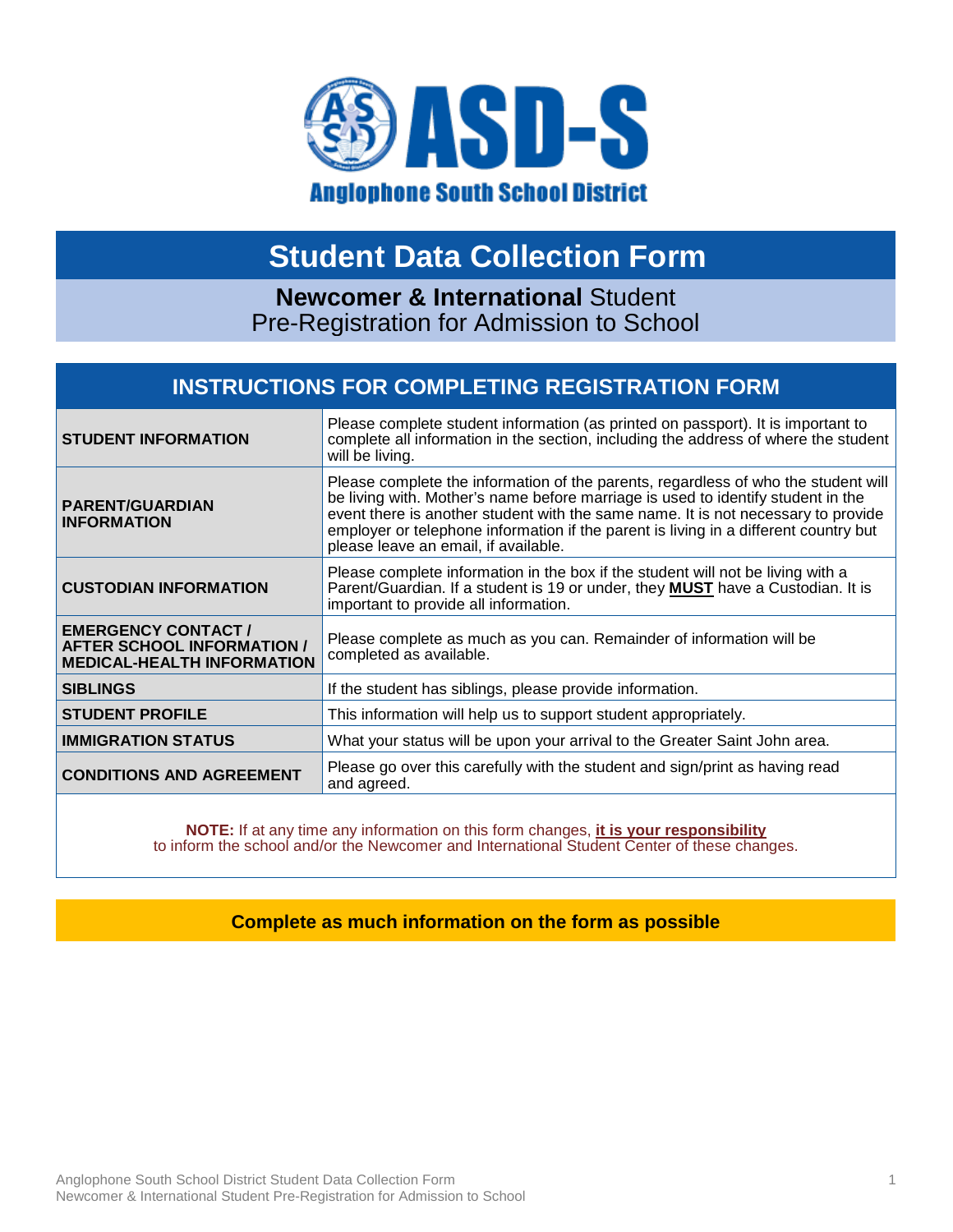

|                    | <b>FOR OFFICE USE</b> |
|--------------------|-----------------------|
| <b>SCHOOL:</b>     |                       |
| <b>GRADE:</b>      |                       |
| <b>START DATE:</b> |                       |

# **Student Data Collection Form**

### **Newcomer & International** Student Pre-Registration for Admission to School

This form is to provide information to the school for the registration of your child. Should this information change during the school year, please advise the **School** or the **Newcomer & International Student Welcome Center:** 

#### **Complete as much information on the form as possible**

Complete and send electronically to Lynn.MacDonald@nbed.nb.ca

**OR**

mail to:

**Lynn MacDonald** Newcomer & International Student Coordinator Anglophone South School District 490 Woodward Avenue Saint John, NB, Canada, E2K 5N3

| <b>STUDENT INFORMATION (Please Print)</b>                                                 |                                                                                        |            |  |                       |  |  |                       |  |                                                           |  |
|-------------------------------------------------------------------------------------------|----------------------------------------------------------------------------------------|------------|--|-----------------------|--|--|-----------------------|--|-----------------------------------------------------------|--|
| <b>OR</b><br><b>Expected Date of</b><br>Date of Entry to Canada<br><b>Entry to Canada</b> |                                                                                        |            |  |                       |  |  |                       |  |                                                           |  |
| <b>Student Last Name</b><br><b>First Name</b><br>(as printed on Passport)                 |                                                                                        |            |  | <b>Middle Name(s)</b> |  |  | <b>Preferred Name</b> |  |                                                           |  |
|                                                                                           |                                                                                        |            |  |                       |  |  |                       |  |                                                           |  |
|                                                                                           | $\bigcap$ Male<br><b>Gender Independent</b><br>Date of Birth (YY/MM/DD)<br>Female      |            |  |                       |  |  |                       |  |                                                           |  |
| <b>NEW BRUNSWICK ADDRESS</b>                                                              |                                                                                        |            |  |                       |  |  |                       |  |                                                           |  |
| <b>Street Address</b>                                                                     |                                                                                        |            |  |                       |  |  |                       |  | Apt#                                                      |  |
| City/Town/Village                                                                         | <b>Province</b>                                                                        |            |  | New Brunswick         |  |  | <b>Postal</b><br>Code |  |                                                           |  |
| <b>MAILING ADDRESS</b>                                                                    |                                                                                        |            |  |                       |  |  |                       |  |                                                           |  |
| <b>Same as Physical Address</b>                                                           |                                                                                        | <b>Yes</b> |  |                       |  |  |                       |  | No (If no, please complete the address information below) |  |
| <b>Street Address</b>                                                                     |                                                                                        |            |  |                       |  |  |                       |  | Apt #                                                     |  |
| <b>City/Town/Village</b>                                                                  | <b>Select Province or State</b><br><b>Province/State</b>                               |            |  |                       |  |  |                       |  |                                                           |  |
| <b>Select Country</b><br><b>Postal/Zip Code</b><br><b>Country</b>                         |                                                                                        |            |  |                       |  |  |                       |  |                                                           |  |
| often at home                                                                             | Language spoken most<br><b>Country of Origin</b><br>Other Language(s) spoken regularly |            |  |                       |  |  |                       |  |                                                           |  |
| Select Language                                                                           | Select Language<br><b>Select Country</b>                                               |            |  |                       |  |  |                       |  |                                                           |  |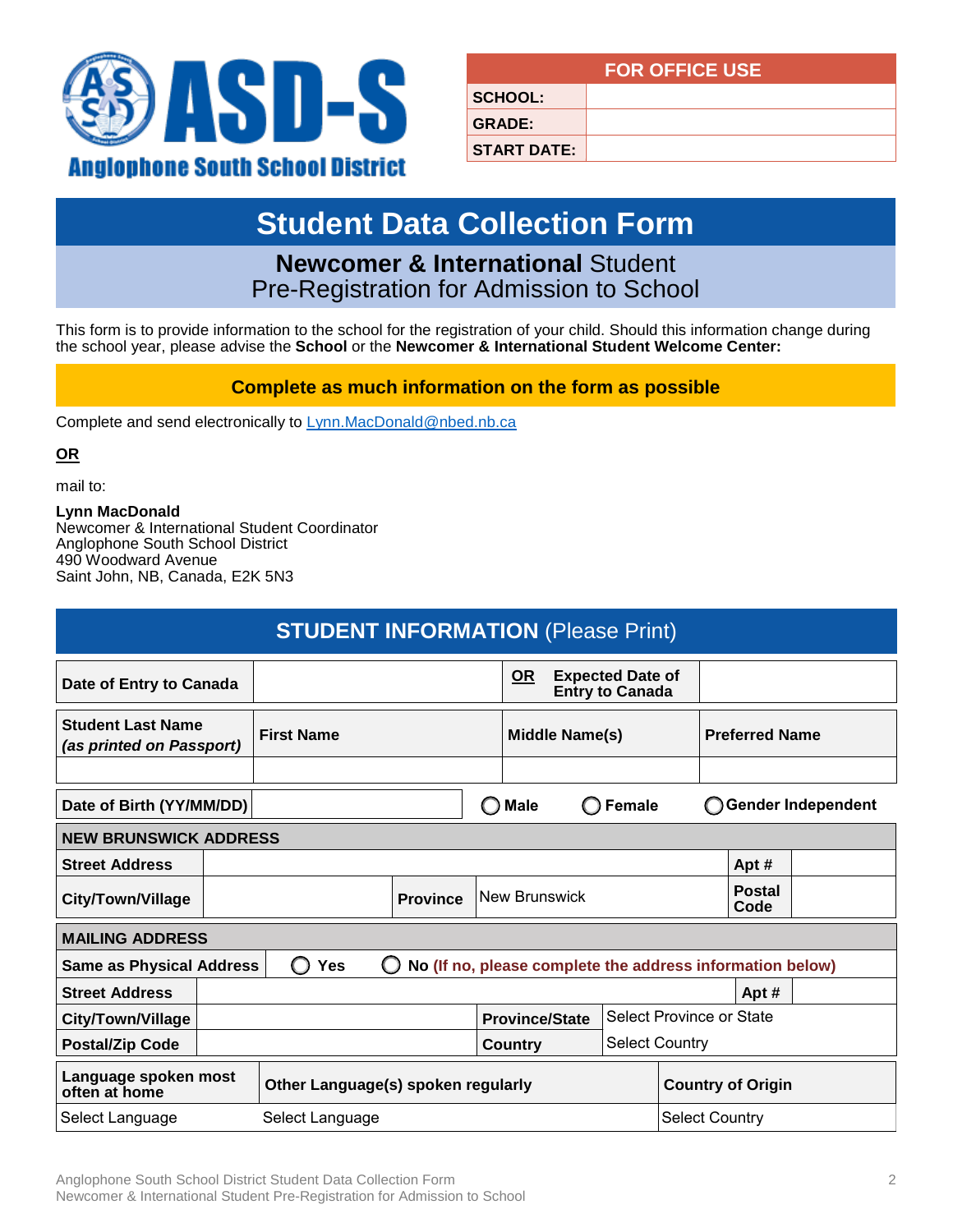### **PARENT/GUARDIAN INFORMATION** (Please Print)

| <b>MOTHER</b>                                                                                                              |                                                           |                        |                          |       |                   |  |
|----------------------------------------------------------------------------------------------------------------------------|-----------------------------------------------------------|------------------------|--------------------------|-------|-------------------|--|
| <b>Select Country</b><br><b>Country of Origin</b>                                                                          |                                                           |                        |                          |       |                   |  |
| <b>Last Name</b>                                                                                                           | Last Name (before marriage)                               |                        |                          |       |                   |  |
|                                                                                                                            |                                                           |                        |                          |       |                   |  |
| <b>Employer</b>                                                                                                            |                                                           | <b>Email Address</b>   |                          |       |                   |  |
|                                                                                                                            |                                                           |                        |                          |       |                   |  |
| Phone (daytime)                                                                                                            |                                                           | Phone (other)          |                          |       |                   |  |
| <b>Contact Valid For</b>                                                                                                   |                                                           |                        |                          |       |                   |  |
| <b>School Closure</b><br><b>Emergency</b><br>□<br>$\Box$                                                                   | $\Box$ Can Pick Up                                        | $\Box$ Parent/Guardian | $\square$ Mailings       |       | $\Box$ Lives With |  |
| <b>MAILING ADDRESS</b>                                                                                                     |                                                           |                        |                          |       |                   |  |
| <b>Yes</b><br><b>Same as Student</b><br>O                                                                                  | No (If no, please complete the address information below) |                        |                          |       |                   |  |
| <b>Street Address</b>                                                                                                      |                                                           |                        |                          | Apt # |                   |  |
| City/Town/Village                                                                                                          |                                                           | <b>Province/State</b>  | Select Province or State |       |                   |  |
| <b>Postal/Zip Code</b>                                                                                                     |                                                           | <b>Country</b>         | <b>Select Country</b>    |       |                   |  |
|                                                                                                                            |                                                           |                        |                          |       |                   |  |
| <b>FATHER</b>                                                                                                              |                                                           |                        |                          |       |                   |  |
| <b>Select Country</b><br><b>Country of Origin</b>                                                                          |                                                           |                        |                          |       |                   |  |
| <b>Last Name</b>                                                                                                           |                                                           | <b>First Name</b>      |                          |       |                   |  |
|                                                                                                                            |                                                           |                        |                          |       |                   |  |
| <b>Employer</b>                                                                                                            |                                                           | <b>Email Address</b>   |                          |       |                   |  |
|                                                                                                                            |                                                           |                        |                          |       |                   |  |
| Phone (daytime)                                                                                                            |                                                           | Phone (other)          |                          |       |                   |  |
| <b>Contact Valid For</b>                                                                                                   |                                                           |                        |                          |       |                   |  |
| □ School Closure<br>$\Box$ Emergency<br>$\Box$ Can Pick Up<br>□ Parent/Guardian<br>$\square$ Mailings<br>$\Box$ Lives With |                                                           |                        |                          |       |                   |  |
| <b>MAILING ADDRESS</b>                                                                                                     |                                                           |                        |                          |       |                   |  |
| O<br>Same as Student<br>Yes                                                                                                | No (If no, please complete the address information below) |                        |                          |       |                   |  |
| <b>Street Address</b>                                                                                                      |                                                           |                        |                          | Apt # |                   |  |
| City/Town/Village                                                                                                          |                                                           | <b>Province</b>        | Select Province or State |       |                   |  |
| <b>Postal/Zip Code</b>                                                                                                     |                                                           | <b>Country</b>         | <b>Select Country</b>    |       |                   |  |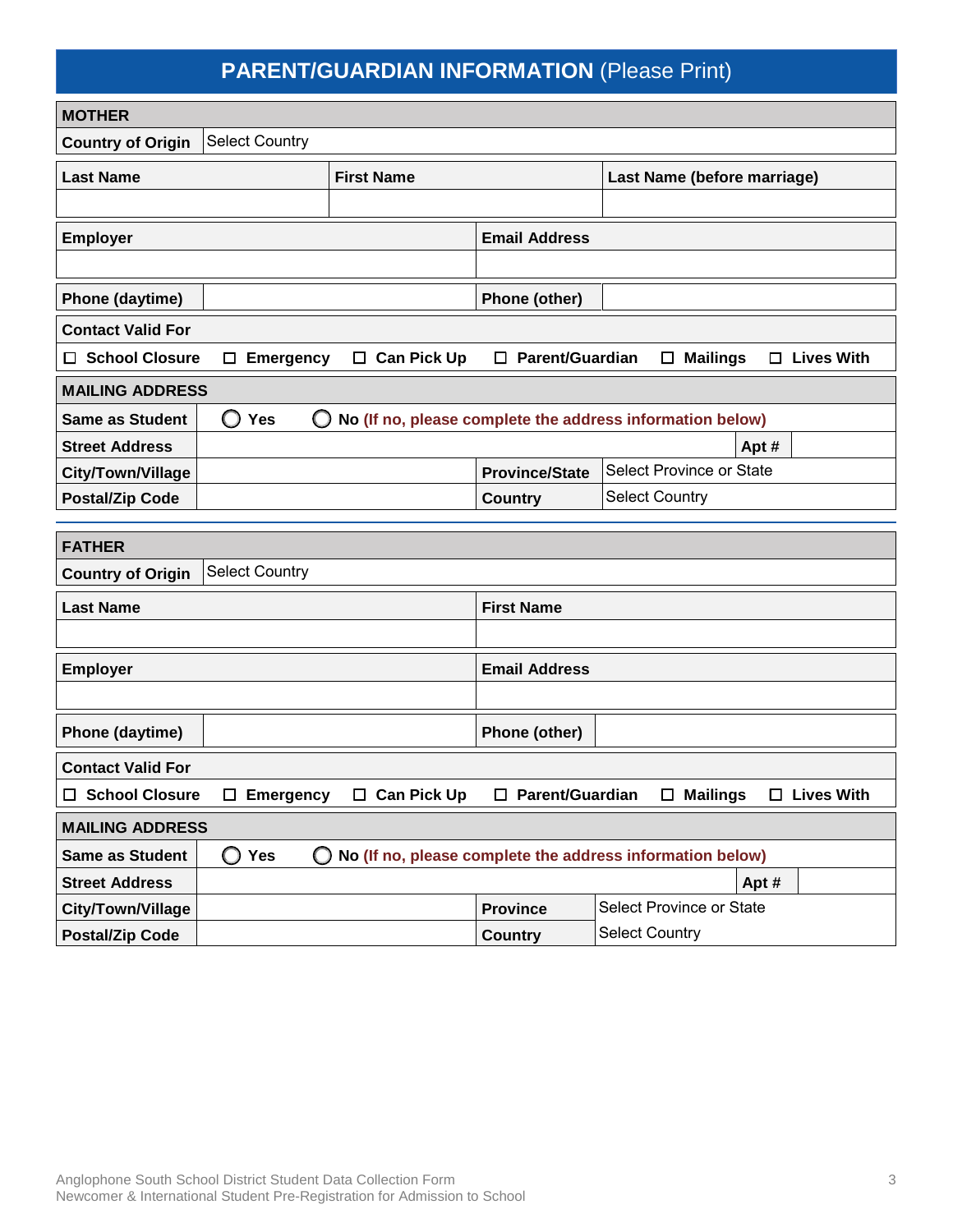### **CUSTODIAN INFORMATION** (Please Print)

#### **Complete this section ONLY if the student will be living with a Custodian and not a Parent PARENT'S PERMANENT ADDRESS IN HOME COUNTRY Street Address Apt #**  $\qquad$  **Apt #**  $\qquad$  **Apt #**  $\qquad$  **Apt # City/Town/Village Postal/Zip Code Country Phone (including Country & City Codes) Phone (other) Phone (other)** ☐ **The parents have appointed the following person as the LEGAL CUSTODIAN.** • **I will provide NOTARIZED letters:** o One signed by the parent in their home country and o One signed by the Legal Custodian in Canada confirming the appointment. o A Legal Custodian must be a Canadian Citizen or a Permanent Resident. • **I understand that the student may not start school until he/she provides the School District with notarized letters:** o One signed by the parent, and o One signed by the Legal Custodian in Canada as well as Proof of Citizenship OR Permanent Residency of the Custodian. *Custodianship applications are available upon request.* • **Custodian must also complete and submit a Custody Letter of Agreement, provided by the School District**. **CUSTODIAN Last Name First Name City/Town/Village Postal Code Email Phone HOMESTAY (if student not living with Custodian) Last Name First Name Email Phone Street Address Apt # Apt # Apt # Apt # Apt # Apt # Apt # Apt # Apt # Apt # Apt # Apt # Apt # Apt # Apt # Apt # Apt # Apt # Apt # Apt # Apt # Apt # Apt # Apt # Apt # Apt** Province/State Select Province or State Select Country

# **EMERGENCY CONTACT** (Please Print) **Last Name First Name Email Address Phone (daytime) Phone (other) Contact Valid For** ☐ **School Closure** ☐ **Emergency** ☐ **Can Pick Up** ☐ **Parent/Guardian** ☐ **Mailings** ☐ **Lives With**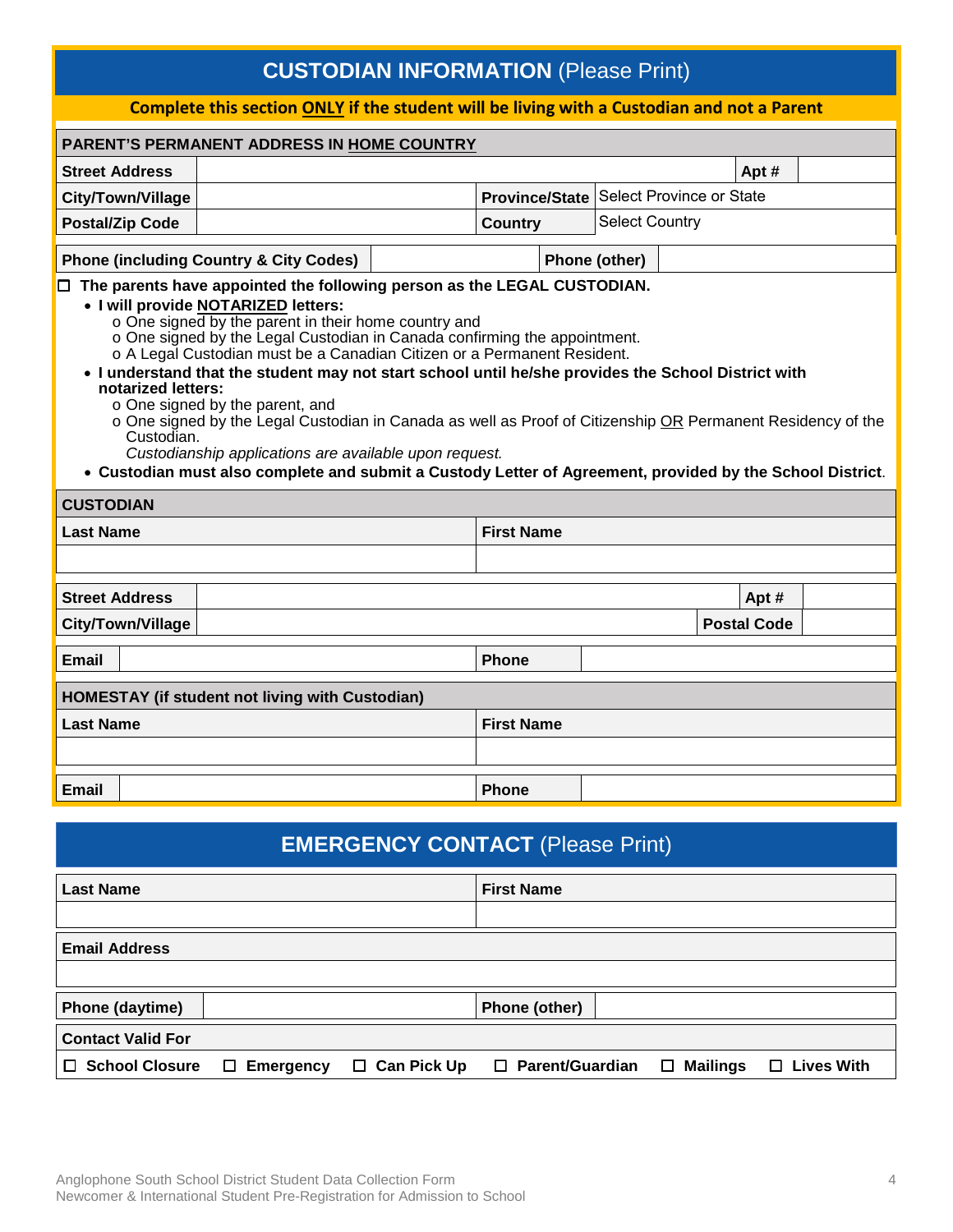### **AFTER SCHOOL INFORMATION** (Please Print)

**Does this student go home after school?** ☐ **Yes** ☐ **No (If no, provide information below)**

| <b>Street Address</b>    |               | Apt#               |  |
|--------------------------|---------------|--------------------|--|
| <b>City/Town/Village</b> |               | <b>Postal Code</b> |  |
| Phone (daytime)          | Phone (other) |                    |  |

| <b>MEDICAL/HEALTH INFORMATION (Please Print)</b>                                                                                                                                                                    |  |  |                                                                                                                                                        |                                                      |           |  |
|---------------------------------------------------------------------------------------------------------------------------------------------------------------------------------------------------------------------|--|--|--------------------------------------------------------------------------------------------------------------------------------------------------------|------------------------------------------------------|-----------|--|
| New Brunswick Medicare # (if applicable)                                                                                                                                                                            |  |  | <b>Expiry Date</b>                                                                                                                                     |                                                      |           |  |
| <b>MEDICAL INSURANCE PURCHASED PRIVATELY*</b>                                                                                                                                                                       |  |  |                                                                                                                                                        |                                                      |           |  |
| <b>Name of Insurer</b>                                                                                                                                                                                              |  |  |                                                                                                                                                        |                                                      |           |  |
| <b>Certificate/Policy#</b>                                                                                                                                                                                          |  |  | <b>Expiry Date</b>                                                                                                                                     |                                                      |           |  |
| custodian must have proof of private medical insurance.                                                                                                                                                             |  |  | *It is recommended you have private medical insurance if you do not have NB Medicare. Students living with a                                           |                                                      |           |  |
| <b>Name of Doctor in NB</b>                                                                                                                                                                                         |  |  | Doctor Phone #                                                                                                                                         |                                                      |           |  |
| <b>STUDENT MEDICAL CONDITIONS</b>                                                                                                                                                                                   |  |  |                                                                                                                                                        |                                                      |           |  |
|                                                                                                                                                                                                                     |  |  | Does the student have any life-threatening conditions (e.g. risk of anaphylactic shock)?                                                               | Yes                                                  | <b>No</b> |  |
| If yes, please describe                                                                                                                                                                                             |  |  |                                                                                                                                                        |                                                      |           |  |
|                                                                                                                                                                                                                     |  |  |                                                                                                                                                        |                                                      |           |  |
|                                                                                                                                                                                                                     |  |  | If yes, has a plan been developed with the school for managing this condition?<br>If no, please ensure you communicate this with the school personnel. | Yes<br>O                                             | <b>No</b> |  |
| Does the student require an EpiPen?                                                                                                                                                                                 |  |  | Yes (if yes, please complete the EpiPen information below) $\bigcirc$ No                                                                               |                                                      |           |  |
| <b>Which EpiPen is required?</b>                                                                                                                                                                                    |  |  | Junior (33-65 lbs.)<br>Regular (66 lbs. and more)                                                                                                      |                                                      |           |  |
|                                                                                                                                                                                                                     |  |  | Does this student have any other medical concerns of which the school should be aware?                                                                 | Yes<br>$\left( \begin{array}{c} \end{array} \right)$ | <b>No</b> |  |
| If yes, please describe                                                                                                                                                                                             |  |  |                                                                                                                                                        |                                                      |           |  |
|                                                                                                                                                                                                                     |  |  |                                                                                                                                                        |                                                      |           |  |
| Is there any other information you would like us to have that would help us improve service to this student?<br>(e.g. special services received, other professionals/agencies which are serving this student, etc.) |  |  |                                                                                                                                                        |                                                      |           |  |
|                                                                                                                                                                                                                     |  |  |                                                                                                                                                        |                                                      |           |  |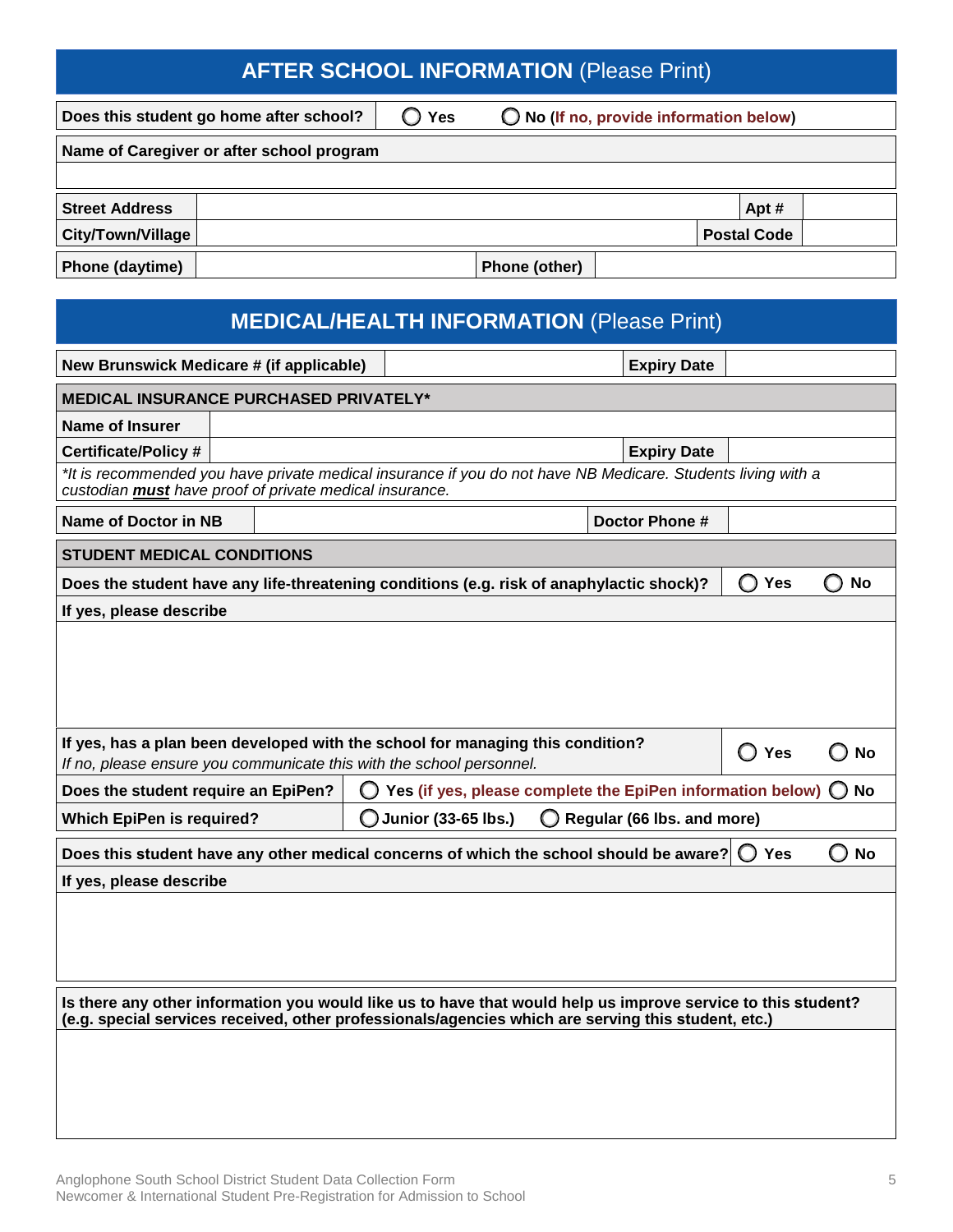### **SIBLINGS INFORMATION** (Please Print)

| <b>Siblings Name</b> | Date of Birth | <b>School Attending (if applicable)</b> |
|----------------------|---------------|-----------------------------------------|
|                      |               |                                         |
|                      |               |                                         |
|                      |               |                                         |
|                      |               |                                         |
|                      |               |                                         |

### **STUDENT PROFILE** (Please Print)

| Student can read in their first language            | <b>Yes</b>                   | <b>No</b>      |           |  |
|-----------------------------------------------------|------------------------------|----------------|-----------|--|
| Student can write in their first language           |                              | <b>Yes</b>     | <b>No</b> |  |
| Student has had formal English Language instruction | Yes. If yes, how many years? | No             |           |  |
| Student has had formal French Language instruction  | Yes. If yes, how many years? |                | No        |  |
| <b>Student can speak English fluently</b>           |                              | <b>Yes</b>     | No<br>Ω   |  |
| <b>Student can speak French fluently</b>            |                              | <b>Yes</b>     | No<br>O   |  |
| <b>Student can write English fluently</b>           | <b>Yes</b>                   | No<br>Ω        |           |  |
| Student's Parents/Custodian can speak English       | Yes                          | No<br>O        |           |  |
| <b>COMPLETE ALL THAT ARE APPROPRIATE</b>            |                              |                |           |  |
| Last grade (K-12) student has completed             | Select Grade                 |                |           |  |
| Date student last attended school                   |                              |                |           |  |
| Did student study English?                          | Yes. If yes, how many years? | <b>No</b><br>О |           |  |
| <b>IF STUDENT HAS NEVER BEEN IN SCHOOL</b>          |                              |                |           |  |
| Did student attend English preschool?               | Yes. If yes, how many years? |                | No        |  |
| Did student attend preschool in home country?       |                              | Yes            | <b>No</b> |  |

### **IMMIGRATION STATUS UPON ARRIVAL IN NEW BRUNSWICK**

#### **Parents Please Complete**

| Are you a Canadian Citizen?                     | $\bigcirc$ Yes<br>$\bigcirc$ No                                                                                              |
|-------------------------------------------------|------------------------------------------------------------------------------------------------------------------------------|
| Are you a Provincial Nominee applicant?         | $\bigcirc$ Yes<br>$\bigcirc$ No                                                                                              |
| Are you a Permanent Resident?                   | $\bigcirc$ Yes (If yes, provide a copy of the document)<br>$J$ No $^{-}$                                                     |
| <b>Country of citizenship</b>                   | <b>Select Country</b>                                                                                                        |
| Do you have a work permit?                      | $\bigcirc$ Yes (If yes, provide a copy of the document)<br>$\bigcirc$ No                                                     |
| Do you have a University/College Study Permit?* | $\bigcirc$ No<br>$\bigcirc$ Yes (If yes, provide a copy of the document)                                                     |
| Does the student need a Student Study Permit?   | ◯ Yes (See tuition and registration fees below)<br>$\supset$ No                                                              |
|                                                 | <b>*Digges note if the percept here. Ctudy Dermit a "Letter of Attendence" must be provided by the University or College</b> |

**\*Please note** if the parent has a Study Permit, a "Letter of Attendance" must be provided by the University or College, once their classes start.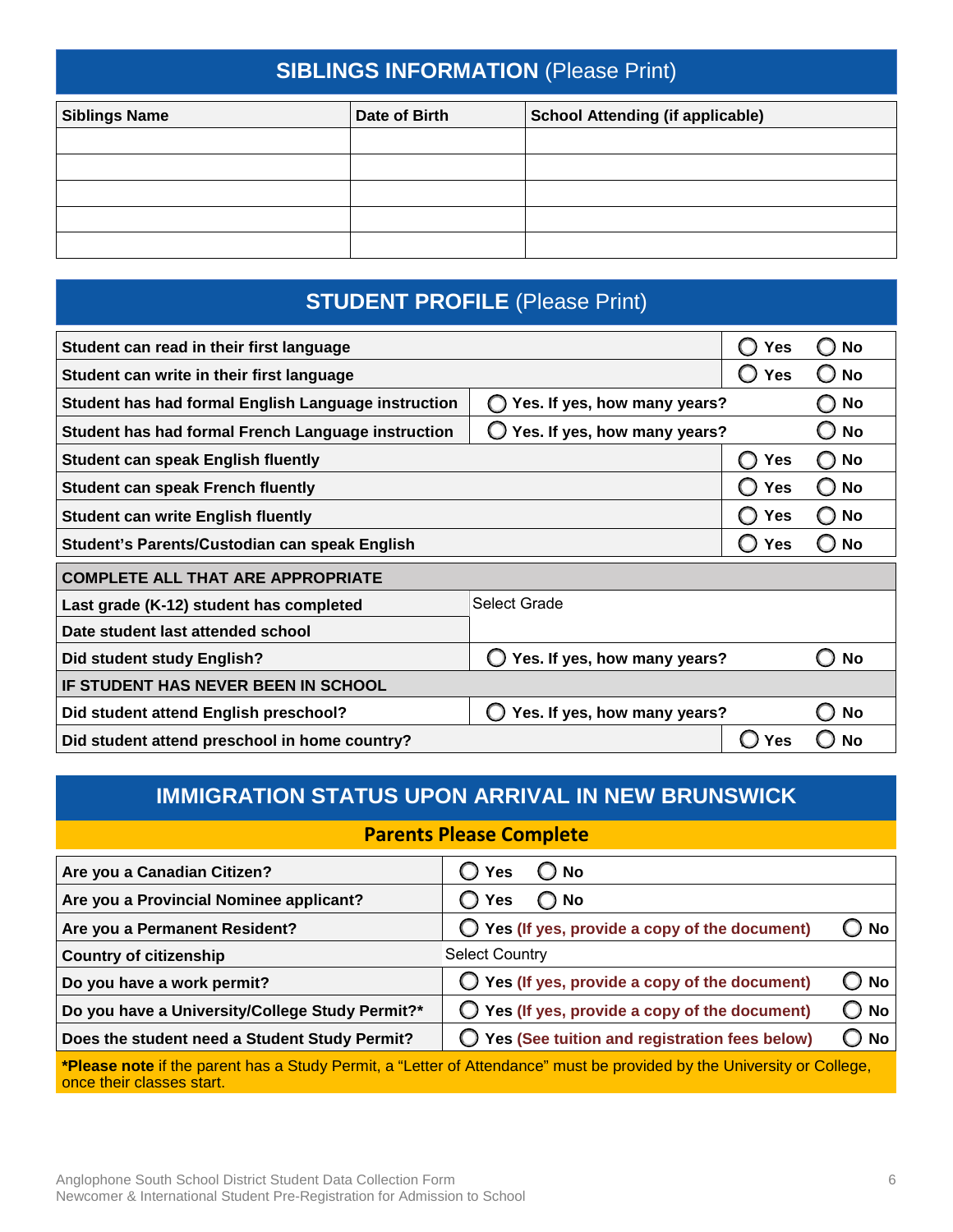| <b>THE SCHOOL YEAR</b>                                                                                                                                                                                        | <b>TUITION AND REGISTRATION FEES (for International Students)</b><br>(in Canadian \$)                                                         |  |  |  |
|---------------------------------------------------------------------------------------------------------------------------------------------------------------------------------------------------------------|-----------------------------------------------------------------------------------------------------------------------------------------------|--|--|--|
| • School begins in September for all students.<br>• School ends in June for all students.<br>• High school students have two semesters:<br>- Semester 1: September - January<br>- Semester 2: February - June | • \$250 non-refundable Registration Fee required<br><b>IF APPLICABLE:</b><br>• 2019-2020 Tuition = $$15,185/year$ OR<br>• \$7,592.50/Semester |  |  |  |

**Anglophone South School District (ASD-S) will make the final decision about grade and school enrollment**

### **CONDITIONS AND AGREEMENT**

- 1. The student must obey the laws of Canada and the Province of New Brunswick, rules and policies of Anglophone South School District (ASD-S), Early Education and Childhood Development (EECD) and the school that they attend.
- 2. The student or custodian/legal guardian must immediately inform the school of any change in address, Homestay or Custodianship.
- 3. The student must maintain a **FULL-TIME** timetable.
- 4. ASD-S will place students in an age-appropriate grade level.
- 5. ASD-S will have the right to place the student in a school that serves the neighborhood in which the student lives.
- 6. ASD-S will have the sole discretion in placing students in courses that may include English as an Additional Language (EAL) as it deems appropriate.
- 7. ASD-S may require students to undergo a Language Placement test to determine the need for EAL support.
- 8. Participating in school and school activities may result in random pictures of the student for promotional purposes or to be used on district or school webpages. **Let your school administration know if you do not grant permission for this.**

I hereby certify that the above information is true and complete. I understand that any false or incomplete information submitted in support of my application may invalidate my application and result in the withdrawal by ASD-S of an offered school placement at any time during my registration. I agree to notify ASD-S if I wish to withdraw my application for acceptance and registration.

Parent/Custodian Signature: \_\_\_\_\_\_\_\_\_\_\_\_\_\_\_\_\_\_\_\_\_\_\_\_\_\_\_\_\_\_ Date of Application: \_\_\_\_\_\_\_\_\_\_\_\_\_\_\_\_\_\_\_\_

(YY/MM/DD)

#### **WHAT WE DO WITH STUDENT RECORDS:**

In order to support learning, the public education system keeps a variety of information about students. Some of this information is kept permanently. It provides a record should it ever be needed in the individual's lifetime. This information includes legal name, address, attendance, marks/grades, credits obtained, graduation status, transcript of marks, etc. Other types of information are also needed to provide a variety of services and supports to students. This second type of information is kept only as long as it is relevant to the services provided. It can include standardized assessments, student work samples, clinical findings, comments of teachers, or other professionals, health information, current disciplinary letters/interventions, appeal records, copies of probation and custody orders, etc. Medicare numbers are only used in emergency situations.

#### **Use of student information falls into three categories:**

- 1. To help educators and other professionals provide direct service to the student
- 2. For research and planning activities that improve education or improve services related to the overall
- student development
- 3. For administrative purposes.

If you have any questions regarding the use of personal information in the school system, please contact the Director of Schools at your appropriate Education Centre.

#### **CUSTODY INFORMATION**

**PLEASE NOTE:** Schools are required to provide, on request from non-custodial parents, information about a student's education, except where a court order prohibiting access of a parent to a child exists. If there is a current, valid court order prohibiting access to this child, the responsibility rests with the custodial parent to provide the school with a copy of this document. Please contact the school.